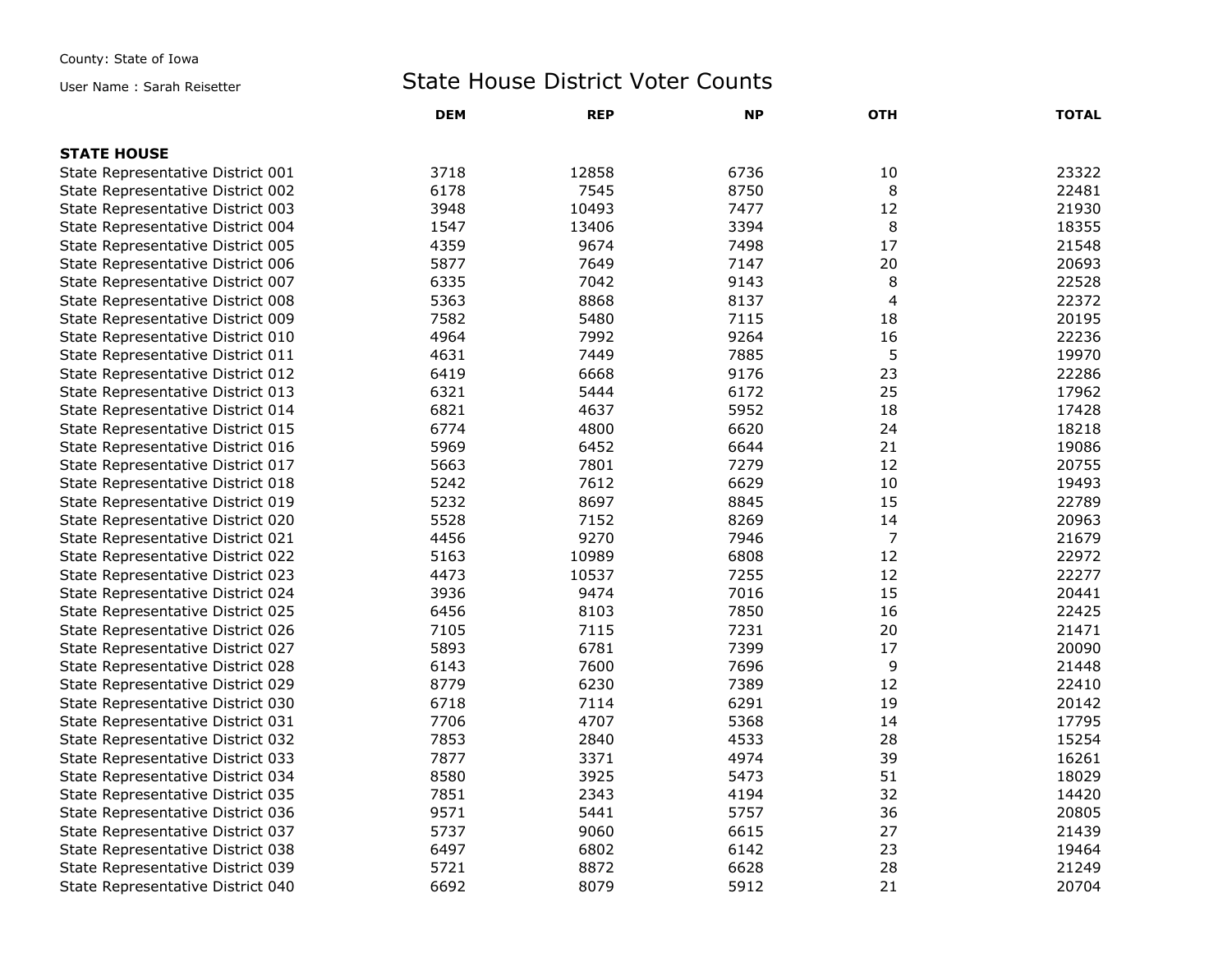## User Name : Sarah Reisetter **State House District Voter Counts**

|                                   | <b>DEM</b> | <b>REP</b> | <b>NP</b> | <b>OTH</b> | <b>TOTAL</b> |
|-----------------------------------|------------|------------|-----------|------------|--------------|
| State Representative District 041 | 10679      | 5427       | 5216      | 47         | 21369        |
| State Representative District 042 | 6791       | 7817       | 6280      | 32         | 20920        |
| State Representative District 043 | 7124       | 8377       | 5589      | 12         | 21102        |
| State Representative District 044 | 4789       | 8374       | 8852      | 11         | 22026        |
| State Representative District 045 | 7276       | 5546       | 8542      | 67         | 21431        |
| State Representative District 046 | 7028       | 5670       | 8447      | 83         | 21228        |
| State Representative District 047 | 6737       | 6947       | 8312      | 19         | 22015        |
| State Representative District 048 | 6323       | 7398       | 8273      | 14         | 22008        |
| State Representative District 049 | 5058       | 7548       | 8510      | 17         | 21133        |
| State Representative District 050 | 4352       | 9596       | 7549      | 16         | 21513        |
| State Representative District 051 | 5932       | 6669       | 8276      | 13         | 20890        |
| State Representative District 052 | 6772       | 5492       | 9192      | 8          | 21464        |
| State Representative District 053 | 7678       | 4987       | 9267      | 11         | 21943        |
| State Representative District 054 | 4499       | 8905       | 8155      | 12         | 21571        |
| State Representative District 055 | 5924       | 6992       | 7256      | 24         | 20196        |
| State Representative District 056 | 5404       | 7435       | 7914      | 6          | 20759        |
| State Representative District 057 | 7628       | 5919       | 8437      | 17         | 22001        |
| State Representative District 058 | 8393       | 4886       | 9496      | 14         | 22789        |
| State Representative District 059 | 6062       | 5668       | 7952      | 47         | 19729        |
| State Representative District 060 | 6242       | 7517       | 8387      | 18         | 22164        |
| State Representative District 061 | 7341       | 4325       | 7610      | 7          | 19283        |
| State Representative District 062 | 9479       | 2649       | 7160      | 13         | 19301        |
| State Representative District 063 | 5421       | 6919       | 9897      | 12         | 22249        |
| State Representative District 064 | 6080       | 4882       | 8507      | 10         | 19479        |
| State Representative District 065 | 9484       | 5090       | 7111      | 38         | 21723        |
| State Representative District 066 | 7702       | 6641       | 7849      | 30         | 22222        |
| State Representative District 067 | 6118       | 7456       | 8247      | 20         | 21841        |
| State Representative District 068 | 6973       | 6578       | 8475      | 31         | 22057        |
| State Representative District 069 | 8051       | 4115       | 8019      | 26         | 20211        |
| State Representative District 070 | 8647       | 5330       | 8012      | 22         | 22011        |
| State Representative District 071 | 6213       | 6078       | 7558      | 9          | 19858        |
| State Representative District 072 | 6093       | 6938       | 8714      | 13         | 21758        |
| State Representative District 073 | 6897       | 6112       | 8101      | 23         | 21133        |
| State Representative District 074 | 9932       | 4945       | 7213      | 49         | 22139        |
| State Representative District 075 | 5806       | 6273       | 9319      | 12         | 21410        |
| State Representative District 076 | 6993       | 6955       | 9223      | 21         | 23192        |
| State Representative District 077 | 7672       | 5478       | 8138      | 13         | 21301        |
| State Representative District 078 | 5413       | 7835       | 7026      | 13         | 20287        |
| State Representative District 079 | 4373       | 9820       | 7082      | 16         | 21291        |
| State Representative District 080 | 6756       | 6934       | 7168      | 12         | 20870        |
| State Representative District 081 | 8856       | 4746       | 6334      | 11         | 19947        |
| State Representative District 082 | 6843       | 7482       | 7600      | 39         | 21964        |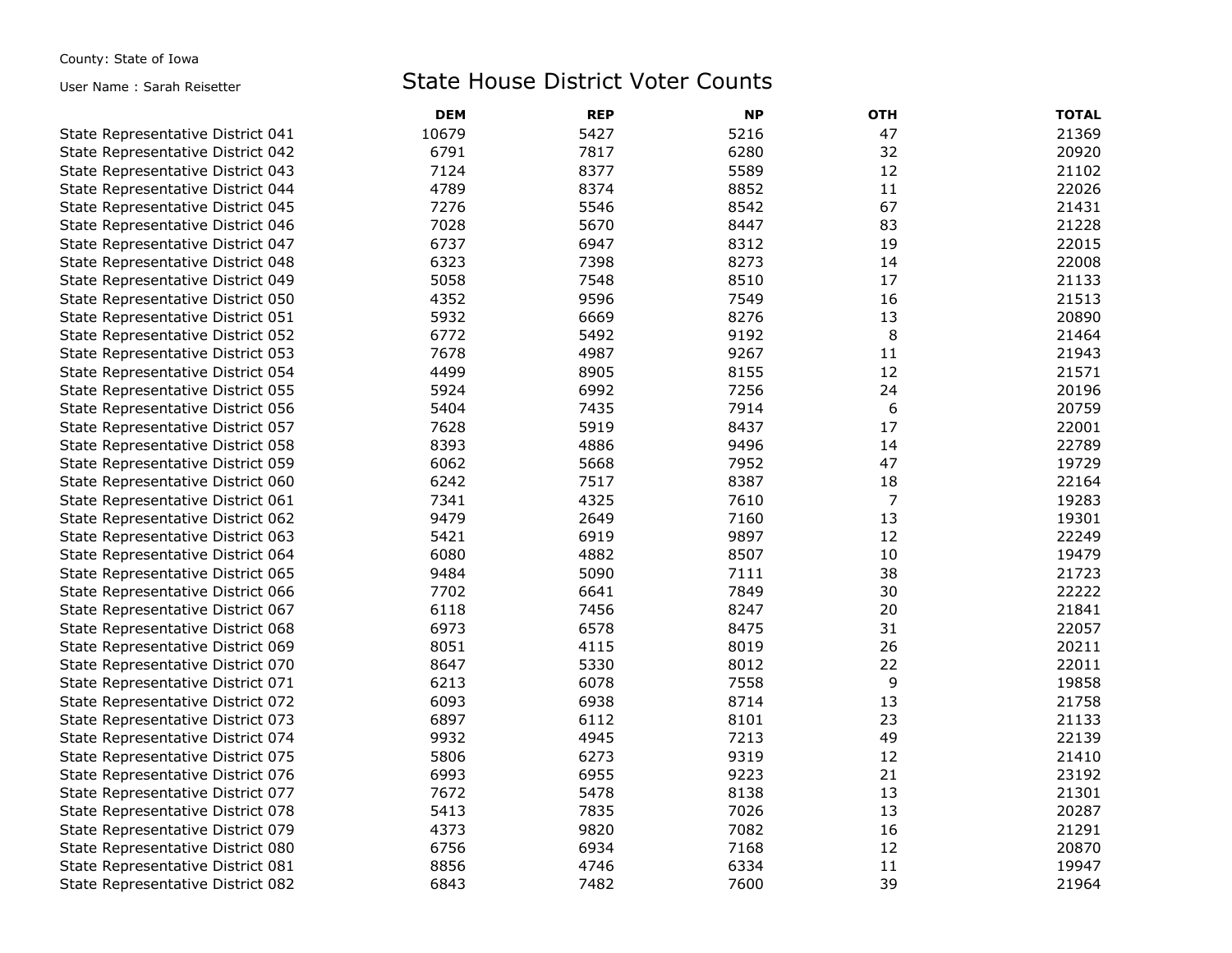County: State of Iowa

## User Name : Sarah Reisetter **State House District Voter Counts**

|                                   | <b>DEM</b> | <b>REP</b> | <b>NP</b> | <b>OTH</b> | <b>TOTAL</b> |
|-----------------------------------|------------|------------|-----------|------------|--------------|
| State Representative District 083 | 9264       | 3729       | 7119      | 23         | 20135        |
| State Representative District 084 | 5036       | 7871       | 7982      | 10         | 20899        |
| State Representative District 085 | 13552      | 5285       | 11142     | 146        | 30125        |
| State Representative District 086 | 11870      | 4552       | 9794      | 93         | 26309        |
| State Representative District 087 | 9953       | 4579       | 7094      | 17         | 21643        |
| State Representative District 088 | 6497       | 6539       | 7522      | 4          | 20562        |
| State Representative District 089 | 7893       | 5002       | 9680      | 14         | 22589        |
| State Representative District 090 | 8946       | 3235       | 9149      | 13         | 21343        |
| State Representative District 091 | 6315       | 6623       | 8540      | 8          | 21486        |
| State Representative District 092 | 6531       | 6116       | 9884      |            | 22538        |
| State Representative District 093 | 7688       | 7148       | 9568      | 28         | 24432        |
| State Representative District 094 | 6046       | 8979       | 9930      | 16         | 24971        |
| State Representative District 095 | 7011       | 6655       | 8481      | 37         | 22184        |
| State Representative District 096 | 5197       | 6363       | 9192      |            | 20759        |
| State Representative District 097 | 6444       | 6453       | 9653      | 14         | 22564        |
| State Representative District 098 | 7875       | 4415       | 8741      | 12         | 21043        |
| State Representative District 099 | 9251       | 5304       | 7656      | 17         | 22228        |
| State Representative District 100 | 8653       | 3909       | 6844      | 25         | 19431        |
| <b>Grand Totals</b>               | 673534     | 669880     | 768845    | 2145       | 2114404      |